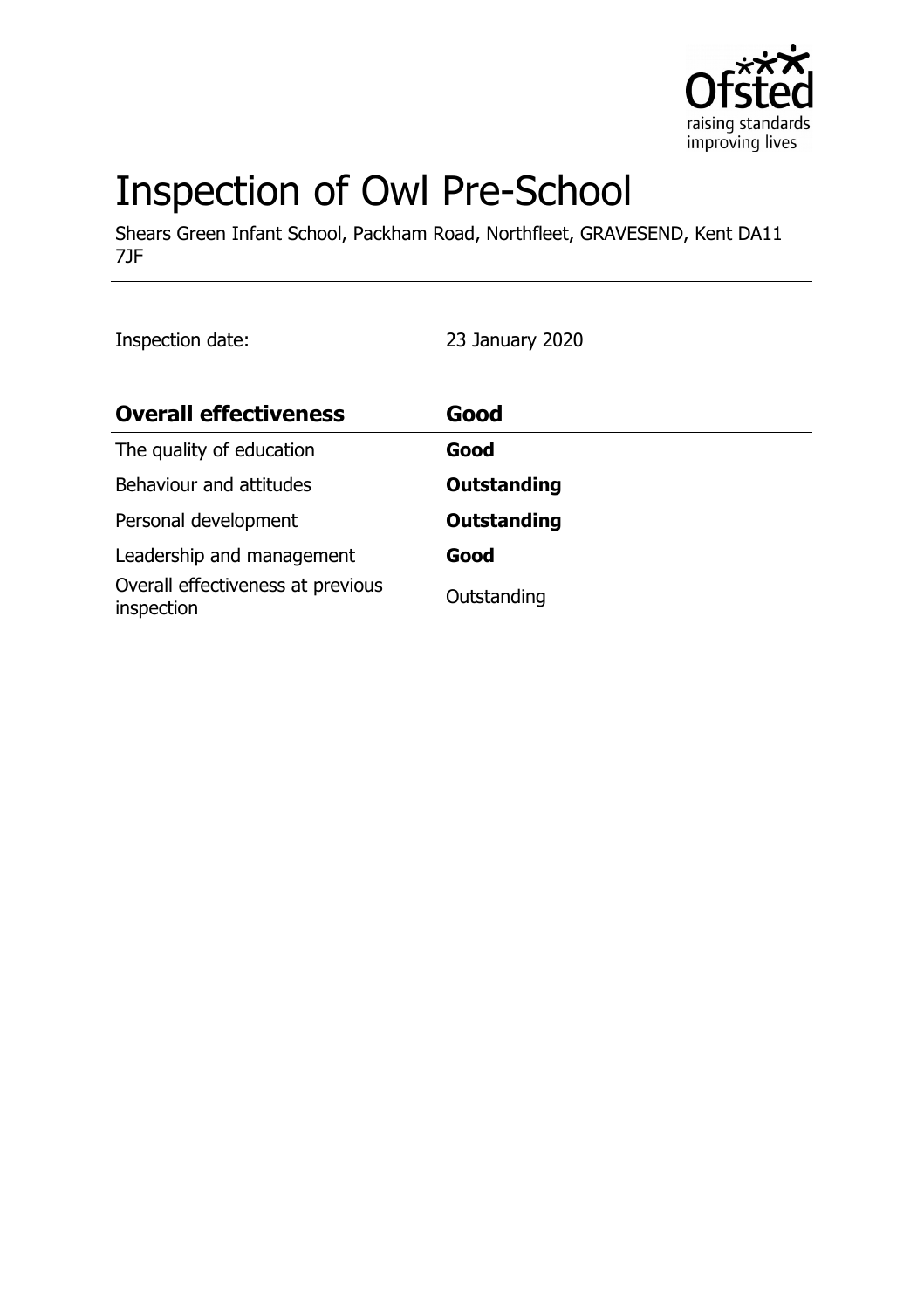

# **What is it like to attend this early years setting?**

## **The provision is good**

Children thoroughly enjoy their time at the pre-school. They are greeted with a friendly smile as they arrive, before quickly self-selecting from the fun, creative activities. Staff are sensitive to children's interests and follow their lead. Children focus for extended periods of time and become engrossed in activities that they have spontaneously developed. For example, children are highly motivated as they fly their own paper aeroplanes, each time trying hard to fly it further. Children show positive attitudes as they curiously explore dough. For instance, children watch carefully as their movements cause the dough to change shape.

Children love music and movement sessions where they pretend to move like a Chinese dragon, smile with enjoyment as they explore the way a ribbon moves to music and keenly use pretend binoculars as they follow the words in a song. This supports children's good physical skills and enhances opportunities for children to use their imaginations.

The managers are keen to provide a wide range of experiences and a rich curriculum. Staff incorporate mathematics well into their planned activities. For example, children successfully use a number line to measure and compare the heights of their constructions, and hold up the correct number of fingers to reflect the number of objects they have counted. Furthermore, children learn new mathematical language, such as 'taller' and 'longer', as staff support children to understand these concepts in play.

## **What does the early years setting do well and what does it need to do better?**

- $\blacksquare$  Managers are proactive in seeking the opinions of parents and review what they are doing to make ongoing improvements. As a result, they have adopted an electronic version of their policies to further improve parent access. They have also purchased all-in-one wet weather clothing for children so that they have even more time in the garden to enjoy the fresh air.
- $\blacksquare$  Staff have regular supervisions and yearly appraisals to effectively support their well-being and professional development. Managers further support staff through an effective buddy system and identification of their training needs. Recent training in creating a healthy food environment has enabled them to reflect on promoting healthy food choices for children. Staff who attend external training share their knowledge by giving presentations at staff meetings and introducing new ideas.
- $\blacksquare$  Staff create a multitude of opportunities that support children to develop their independence skills. As children arrive at the pre-school, all children effortlessly self-register, find a personal tray for their belongings and hang up their coats. Furthermore, children wash their hands, find a nursery coat to put on before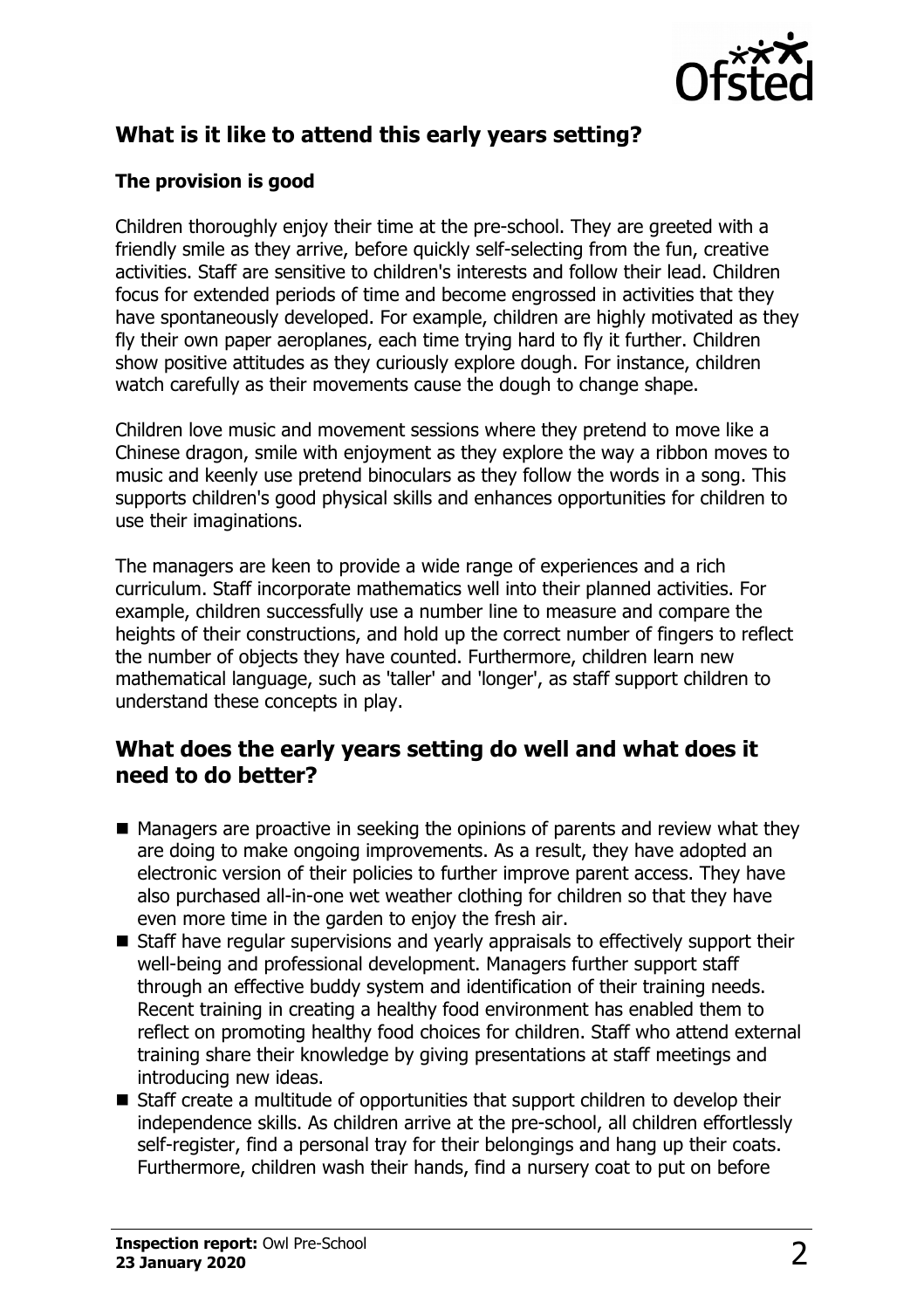

playing in the garden and use the toilet unaided. This helps to ensure children have the skills to succeed when they transfer to school.

- $\blacksquare$  Managers provide inclusive care and education very well. The staff and managers are remarkably committed to ensuring that children with special educational needs and/or disabilities receive the best possible support. They identify specific support children need and are proactive in working with a wide range of external agencies. They source different funding to purchase specialised equipment and provide specialist teachers. For instance, they have used funding to source a chair to enable a child to have greater access around the pre-school.
- $\blacksquare$  Staff know children remarkably well and plan activities effectively to support children's next steps and interests. Managers monitor children's development thoroughly, spotting gaps in children's learning, before quickly developing ideas to reduce these gaps for all children. For example, they support boys to develop the strength in their hands for early writing skills by using interesting activities, such as rolling cars in paint.
- Staff support children's communication and language very well. They model sentences and offer a narrative as children play. Furthermore, they teach children new words, such as 'celebration', which enriches the words children know and use. However, staff do not always seek opportunities to encourage children to think of ideas and to critically think to the highest level.
- $\blacksquare$  Children demonstrate excellent behaviour. They play together harmoniously and show very good levels of respect for each other and the environment. For example, children work together to tidy away toys, listen intently to a story and negotiate when it is their chance to ride on the bicycle, through using a sand timer to help friends to understand when it is their go.

# **Safeguarding**

The arrangements for safeguarding are effective.

Staff can identify the possible signs of abuse and neglect. The managers and staff know local authority processes for referring any concerns they have about a child's welfare. Whistle-blowing procedures were fully understood. Robust recruitment and vetting arrangements are in place to ensure that those working with children are suitable. They have an effective induction process to support new staff to understand their role and responsibilities. Staff are well deployed, and they are vigilant in checking the pre-school to help keep children safe.

## **What does the setting need to do to improve?**

#### **To further improve the quality of the early years provision, the provider should:**

 $\blacksquare$  explore further ways to support children to develop their critical thinking skills, offering higher levels of challenge.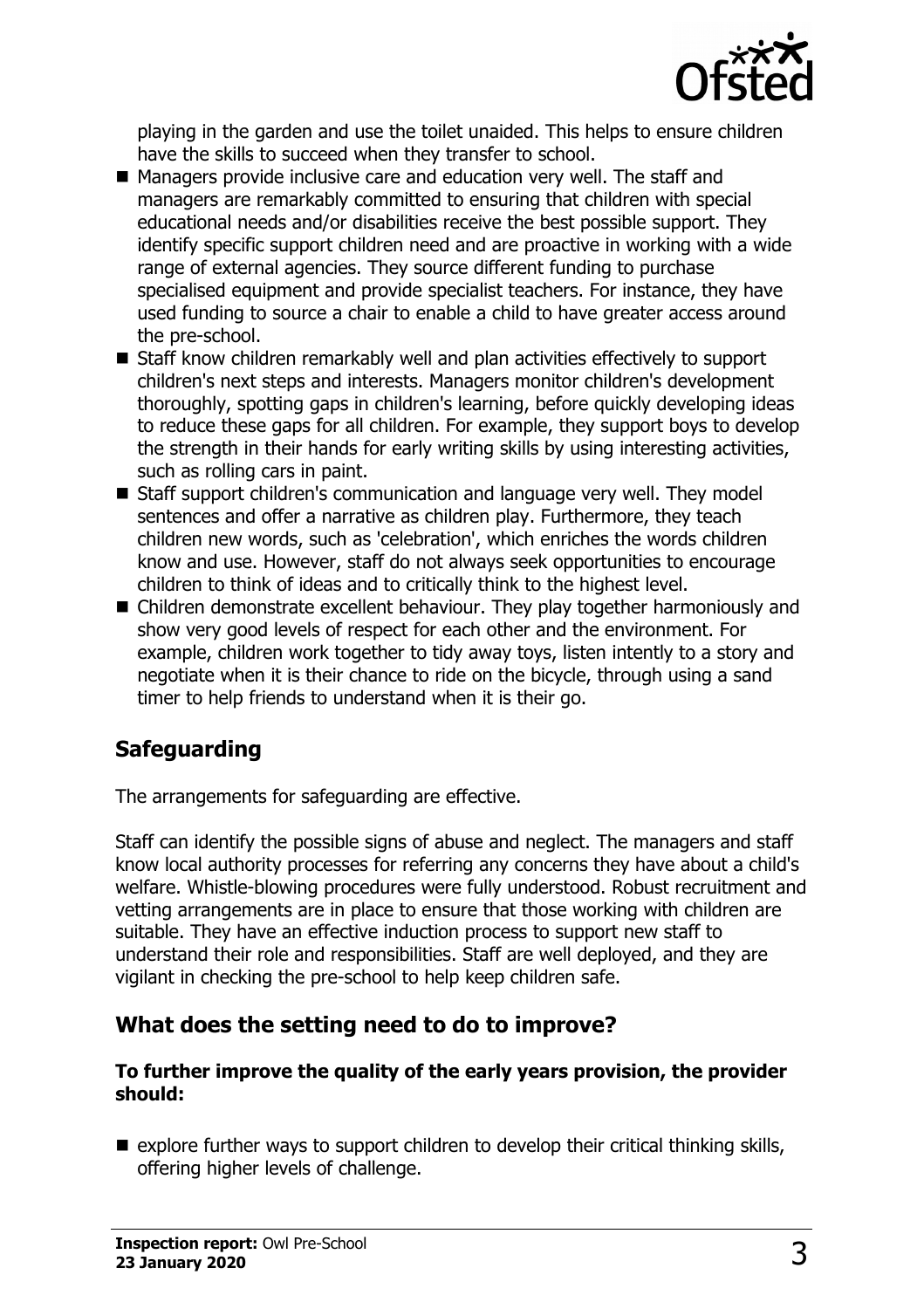

| <b>Setting details</b>                              |                                    |
|-----------------------------------------------------|------------------------------------|
| Unique reference number                             | 127430                             |
| Local authority                                     | Kent                               |
| <b>Inspection number</b>                            | 10128685                           |
| <b>Type of provision</b>                            | Childcare on non-domestic premises |
| <b>Registers</b>                                    | Early Years Register               |
| Day care type                                       | Sessional day care                 |
| Age range of children                               | $2$ to 4                           |
| <b>Total number of places</b>                       | 29                                 |
| Number of children on roll                          | 54                                 |
| Name of registered person                           | The Owl Pre-School                 |
| <b>Registered person unique</b><br>reference number | RP522684                           |
| <b>Telephone number</b>                             | 01474 331777                       |
| Date of previous inspection                         | 10 November 2015                   |
|                                                     |                                    |

## **Information about this early years setting**

Owl Pre-School registered in 1976. It is situated in the grounds of Shears Green Infant School in Northfleet, Kent. The pre-school is open Monday to Friday from 8.45am to 11.45am and then from 12.30pm to 3.30pm. There are 13 members of staff, 11 of whom hold an appropriate level 3 early years qualification. The nursery receives funding for free early years education for children aged two, three and four years.

# **Information about this inspection**

#### **Inspector**

Adam Hawes

#### **Inspection activities**

- $\blacksquare$  The inspector observed the quality of teaching during indoor and outdoor activities and assessed the impact this has on children's learning.
- $\blacksquare$  Discussions were held with the managers, staff and parents.
- $\blacksquare$  The inspector reviewed relevant statutory documentation, staff qualifications and policies used by the setting.
- $\blacksquare$  A joint observation was carried out by the inspector and one of the managers.
- $\blacksquare$  During a learning walk, the managers discussed with the inspector how the early years provision is organised and how they plan the curriculum and experiences for children.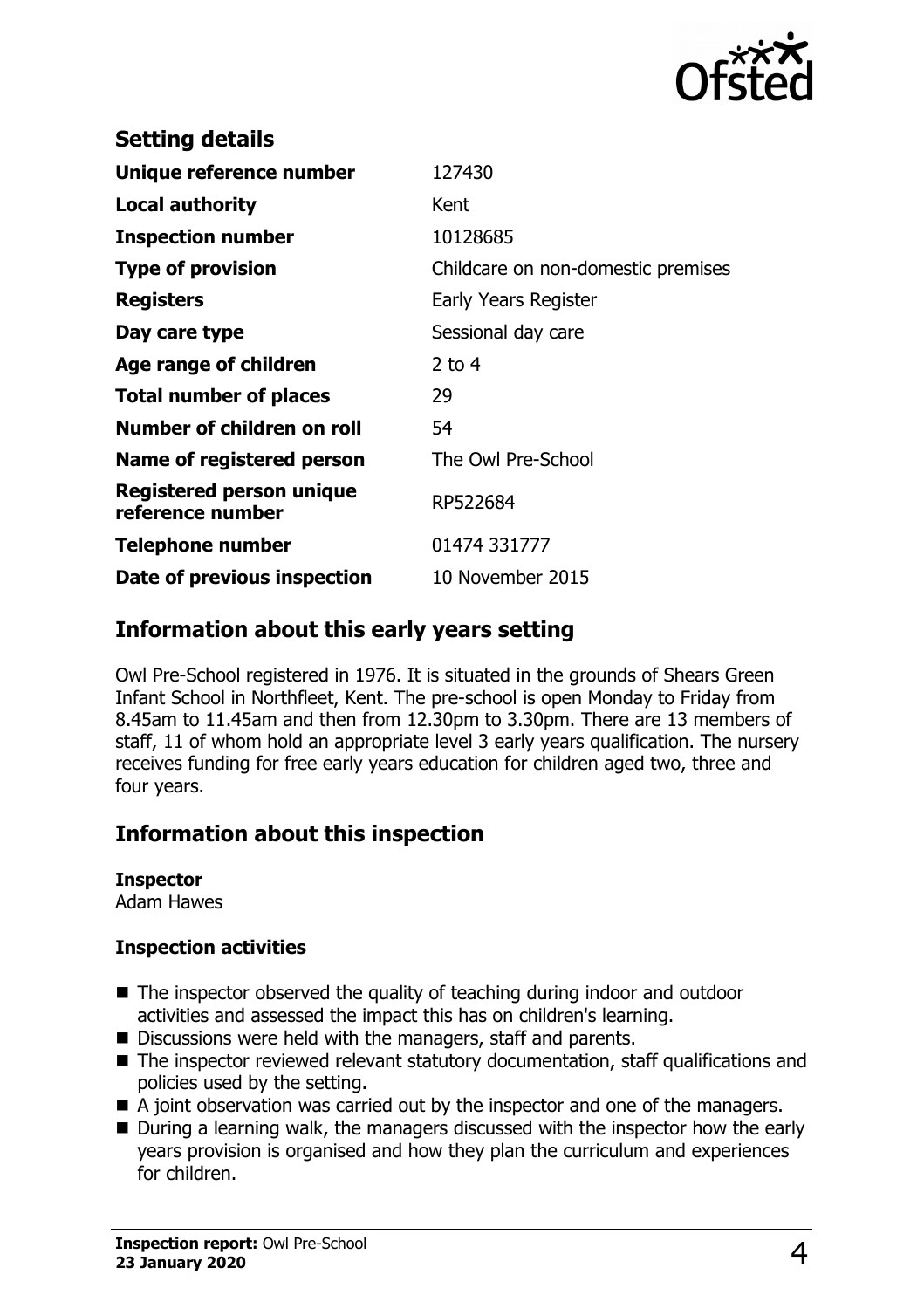

We carried out this inspection under sections 49 and 50 of the Childcare Act 2006 on the quality and standards of provision that is registered on the Early Years Register. The registered person must ensure that this provision complies with the statutory framework for children's learning, development and care, known as the early years foundation stage.

If you are not happy with the inspection or the report, you can [complain to Ofsted.](http://www.gov.uk/complain-ofsted-report)